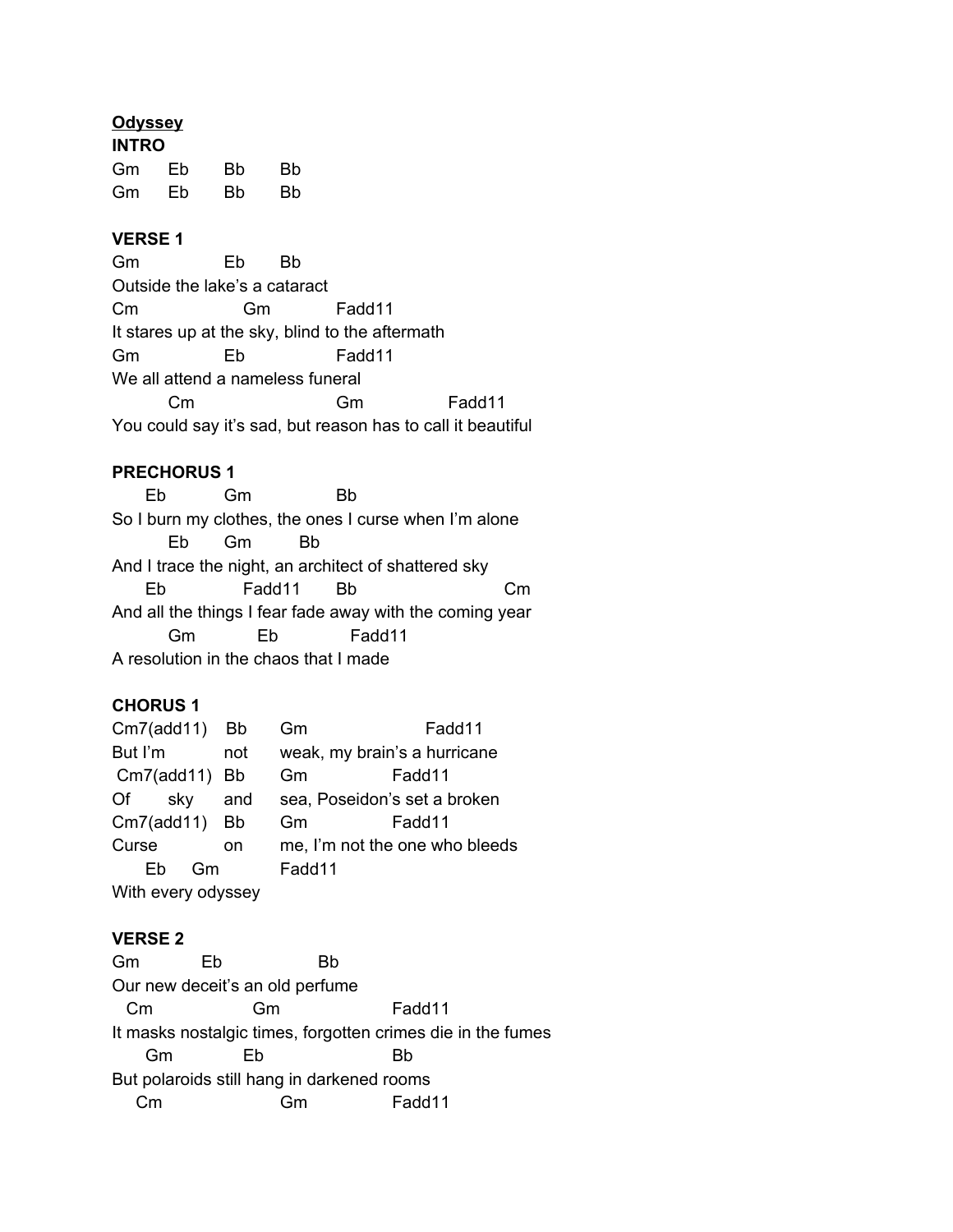The kids these days hold tight to each other in the womb

### **PRECHORUS 2**

Eb Gm Bb And I shovel days into the dirt and dust and fray Eb Gm Bb And I keep the score of everything I have in store Eb Fadd11 BB CM I got good at feeling pain, until no obstacles remained Gm Eb Fadd11 A resolution in the chaos that I made

### **CHORUS 2**

| $Cm7$ (add11)      | Bb        | Gm                           | Fadd11                         |
|--------------------|-----------|------------------------------|--------------------------------|
| But I'm            | not       | weak, my brain's a hurricane |                                |
| $Cm7$ (add11)      | <b>Bb</b> | Gm<br>Fadd11                 |                                |
| sky<br>Of          | and       |                              | sea, Poseidon's set a broken   |
| Cm7(add11) Bb      |           | Gm                           | Fadd11                         |
| Curse              | on        |                              | me, I'm not the one who bleeds |
| Fh<br>Gm           |           | Fadd11                       |                                |
| With every odyssey |           |                              |                                |

### **SOLO**

| Eb | Gm | Bb | Bb |
|----|----|----|----|
| Eb | Gm | Bb | Bb |
| Eb | Gm | Bb | Bb |
| Eb | Gm | Bb | Bb |
|    |    |    |    |

#### **BRIDGE**

Cm Dm13/11 Bb Feel the weight of cold upon your shoulders from the lake Cm Dm13/11 Bb The words you drowned leave a bitter taste inside your mouth Eb Fadd11 Bb Whatever you have sheathed will throw itself against your teeth Eb Fadd11 Until you have the guts to let it out

#### **CHORUS 3**

|         | Cm7(add11) Bb |     | - Gm                                 | Fadd11 |
|---------|---------------|-----|--------------------------------------|--------|
| But I'm |               | not | weak, my brain's a hurricane         |        |
|         | Cm7(add11) Bb |     | Gm                                   | Fadd11 |
| Of      |               |     | sky and sea, Poseidon's set a broken |        |